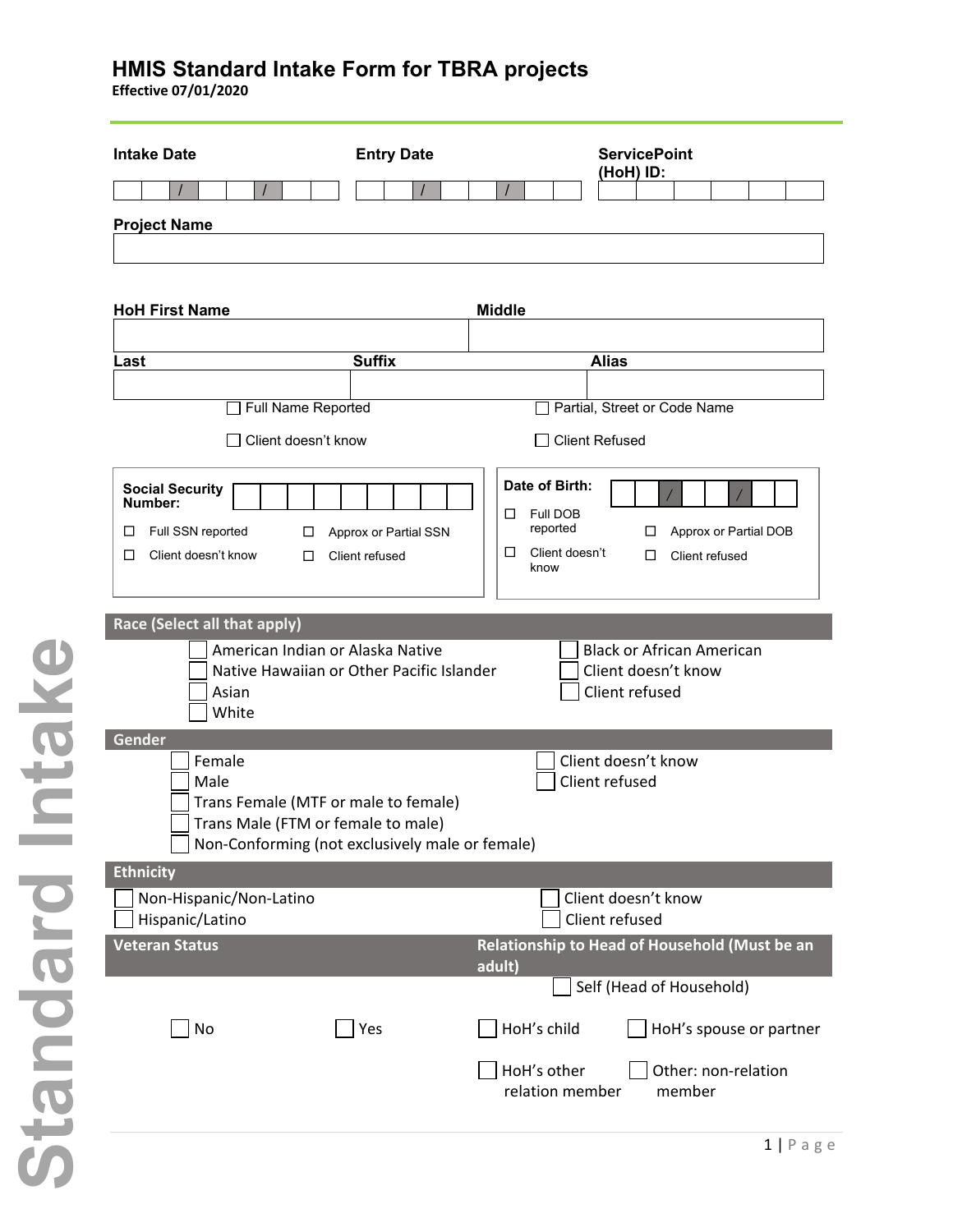**Effective 07/01/2020**

impairs ability to live independently:

| <b>Health Insurance</b>                                                                                      |                                                                                      |                      |                  |                     |                                          |                 |
|--------------------------------------------------------------------------------------------------------------|--------------------------------------------------------------------------------------|----------------------|------------------|---------------------|------------------------------------------|-----------------|
| No                                                                                                           |                                                                                      |                      |                  | Client doesn't know |                                          |                 |
| Yes (identify source below)<br>Client                                                                        |                                                                                      |                      |                  |                     |                                          |                 |
| <b>Source</b>                                                                                                |                                                                                      |                      |                  |                     |                                          |                 |
| Medicaid                                                                                                     |                                                                                      |                      |                  | Medicare            |                                          |                 |
|                                                                                                              | <b>VA Medical Services</b><br>State Children's Health Insurance (KCHIP)              |                      |                  |                     |                                          |                 |
|                                                                                                              | <b>Employer-Provided Health Insurance</b><br>Health Insurance obtained through COBRA |                      |                  |                     |                                          |                 |
| Private Pay Health Insurance                                                                                 |                                                                                      |                      |                  |                     | <b>State Health Insurance for Adults</b> |                 |
| Indian Health Services Program                                                                               |                                                                                      |                      |                  |                     | Other: <u>______________________</u>     |                 |
|                                                                                                              |                                                                                      |                      |                  |                     |                                          |                 |
|                                                                                                              |                                                                                      |                      |                  |                     |                                          |                 |
|                                                                                                              | <b>Disability</b>                                                                    |                      |                  |                     |                                          |                 |
| Do you have a physical, mental or emotional Impairment, a post-traumatic stress disorder, or brain injury; a |                                                                                      |                      |                  |                     |                                          |                 |
| development disability, HIV/AIDS, or a diagnosable substance abuse problem?<br>$\mathcal{L}$                 |                                                                                      |                      |                  |                     |                                          |                 |
| Client doesn't know<br>Client refused<br>Yes (indicate type(s) below)<br>No.                                 |                                                                                      |                      |                  |                     |                                          |                 |
|                                                                                                              | <b>Physical</b>                                                                      | <b>Mental Health</b> | <b>Chronic</b>   | Alcohol             | Developmental                            | <b>HIV/AIDS</b> |
|                                                                                                              |                                                                                      |                      | <b>Health</b>    | <b>Drugs</b>        |                                          |                 |
|                                                                                                              |                                                                                      |                      | <b>Condition</b> | $\Box$ Both         |                                          |                 |
| Expected to be of long-                                                                                      |                                                                                      |                      |                  |                     |                                          |                 |
| continued and indefinite                                                                                     |                                                                                      |                      |                  |                     |                                          |                 |
| duration and substantially                                                                                   | Yes                                                                                  | Yes                  | Yes              | Yes                 | Yes                                      | Yes             |
| impairs ability to live                                                                                      | П<br>No                                                                              | No                   | □<br>No          | П<br>No             | No                                       | No              |

# **\*\*Only answer the following questions for Adults and HoH. \*\***

| <b>Income</b>                                       |                |  |  |
|-----------------------------------------------------|----------------|--|--|
| Yes (identify source and amounts)<br>No/None at all |                |  |  |
| Client refused<br>Client doesn't know               |                |  |  |
| <b>Source</b>                                       | <b>Amount:</b> |  |  |
| Earned income (i.e., employment income)             | \$<br>. 00     |  |  |
| Unemployment Insurance                              | \$<br>. 00     |  |  |
| Supplemental Security Income (SSI)                  | \$<br>. 00     |  |  |
| Social Security Disability Income (SSDI)            | \$<br>. 00     |  |  |
| <b>Retirement Income from Social Security</b>       | \$<br>. 00     |  |  |
| VA Service-Connected Disability                     | \$<br>.00      |  |  |
| Compensation                                        |                |  |  |
| VA Non-Service-Connected Disability Pension         | \$<br>. 00     |  |  |
| <b>Worker's Compensation</b>                        | \$<br>. 00     |  |  |
| Temporary Assistance for Needy Families             | \$<br>. 00     |  |  |
| (TANF)                                              |                |  |  |
| General Assistance (GA)                             | \$<br>00       |  |  |
| Private disability Insurance                        | \$<br>00       |  |  |
| Pension or retirement income from a former          | \$<br>. 00     |  |  |
| job                                                 |                |  |  |
| <b>Child Support</b>                                | \$<br>. 00     |  |  |
| Alimony or other spousal support                    | \$<br>. 00     |  |  |
| Other source:                                       | \$<br>. 00     |  |  |
| <b>Total Monthly Income:</b>                        | \$             |  |  |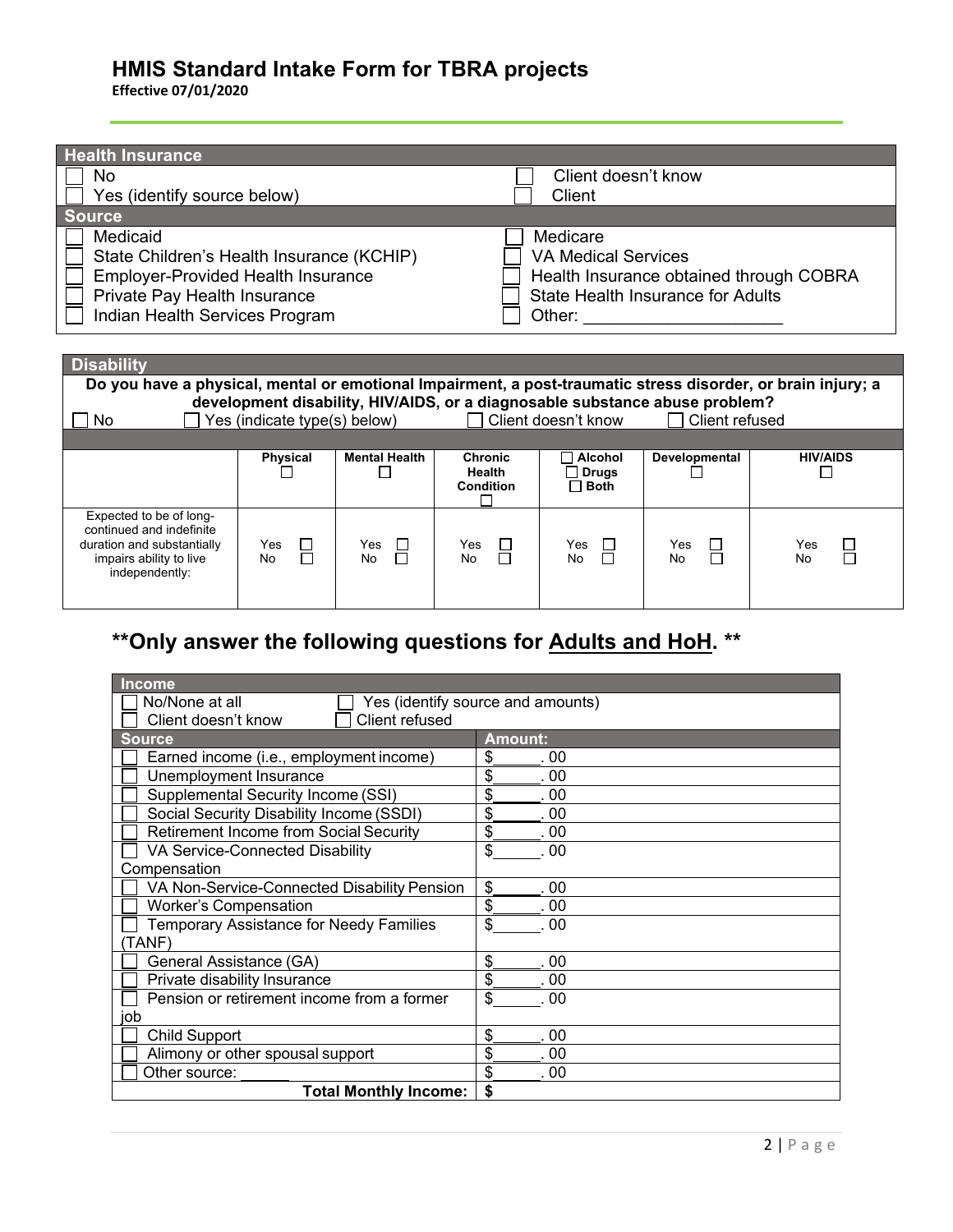**Effective 07/01/2020**

| <b>Non-Cash Benefits</b>                                                                                                                                                                                                       |                                                                                |                                                                                                                                          |                                         |  |
|--------------------------------------------------------------------------------------------------------------------------------------------------------------------------------------------------------------------------------|--------------------------------------------------------------------------------|------------------------------------------------------------------------------------------------------------------------------------------|-----------------------------------------|--|
| No/None at all<br>Client doesn't know                                                                                                                                                                                          |                                                                                | Yes (Identify source below)<br>Client refused                                                                                            |                                         |  |
| <b>Source</b>                                                                                                                                                                                                                  |                                                                                |                                                                                                                                          |                                         |  |
|                                                                                                                                                                                                                                | Supplemental Nutrition Assistance Program (SNAP)                               |                                                                                                                                          |                                         |  |
|                                                                                                                                                                                                                                | Special Supplemental, Nutrition Program for Women, Infants, and Children (WIC) |                                                                                                                                          |                                         |  |
| <b>TANF Child Care services</b>                                                                                                                                                                                                |                                                                                |                                                                                                                                          |                                         |  |
| TANF transportation services<br>Other TANF-funded services                                                                                                                                                                     |                                                                                |                                                                                                                                          |                                         |  |
| Other: and the control of the control of the control of the control of the control of the control of the control of the control of the control of the control of the control of the control of the control of the control of t |                                                                                |                                                                                                                                          |                                         |  |
|                                                                                                                                                                                                                                |                                                                                |                                                                                                                                          |                                         |  |
|                                                                                                                                                                                                                                |                                                                                |                                                                                                                                          |                                         |  |
| Client's Current Living Situation - current to project entry                                                                                                                                                                   |                                                                                |                                                                                                                                          |                                         |  |
| <b>Start Date</b>                                                                                                                                                                                                              | <b>End Date</b>                                                                | Select one Living Situation and <b>answer the corresponding questions in the order in which they appear</b> )<br><b>Information Date</b> |                                         |  |
|                                                                                                                                                                                                                                |                                                                                |                                                                                                                                          |                                         |  |
|                                                                                                                                                                                                                                |                                                                                |                                                                                                                                          |                                         |  |
|                                                                                                                                                                                                                                |                                                                                | (Select one Living Situation and answer the corresponding questions in the order in which they appear)                                   |                                         |  |
| <b>Homeless Situation</b>                                                                                                                                                                                                      | <b>Institutional Situation</b>                                                 | <b>Transitional/Permanent Housing</b>                                                                                                    |                                         |  |
| $\Box$ Place not meant for habitation                                                                                                                                                                                          | $\Box$ Foster care home or                                                     | <b>Situation</b><br>Residential project or halfway house with no                                                                         | <b>Other</b>                            |  |
| (e.g. a vehicle, abandoned building,                                                                                                                                                                                           | foster group home                                                              | homeless criteria                                                                                                                        |                                         |  |
| bus/train/subway station, airport,                                                                                                                                                                                             |                                                                                | $\Box$ Hotel or motel paid for without emergency                                                                                         | $\Box$ Other:                           |  |
| anywhere outside).                                                                                                                                                                                                             | $\Box$ Hospital or other<br>residential non-psychiatric                        | shelter voucher<br>$\Box$ Transitional housing for homeless persons                                                                      |                                         |  |
| $\Box$ Emergency shelter, including hotel                                                                                                                                                                                      | medical facility                                                               | (including homeless youth)                                                                                                               | $\Box$ Worker unable to                 |  |
| or motel paid for with emergency<br>shelter voucher                                                                                                                                                                            | $\Box$ Jail, prison or juvenile                                                | $\Box$ Host Home (non-crisis)<br>Staying or living in a friend's room, apartment or                                                      | determine<br>□ Client doesn't           |  |
|                                                                                                                                                                                                                                | detention facility                                                             | house                                                                                                                                    | know                                    |  |
| $\Box$ Safe Haven                                                                                                                                                                                                              | $\Box$ Long-term care facility or                                              | □ Staying or living in a family member's room,<br>apartment or house                                                                     | $\Box$ Client refused                   |  |
|                                                                                                                                                                                                                                | nursing home                                                                   | □Rental by client, with GPD TIP housing                                                                                                  |                                         |  |
|                                                                                                                                                                                                                                |                                                                                | subsidy                                                                                                                                  |                                         |  |
|                                                                                                                                                                                                                                | $\Box$ Psychiatric hospital or<br>other psychiatric facility                   | Rental by client, with VASH housing subsidy<br>$\Box$ Permanent housing (other than RRH) for                                             |                                         |  |
|                                                                                                                                                                                                                                |                                                                                | formerly homeless persons                                                                                                                |                                         |  |
|                                                                                                                                                                                                                                | $\Box$ Substance abuse<br>treatment facility or detox                          | $\Box$ Rental by client, with RRH or equivalent<br>subsidy                                                                               |                                         |  |
|                                                                                                                                                                                                                                | center                                                                         | Rental by client, with HCV voucher (tenant or                                                                                            |                                         |  |
|                                                                                                                                                                                                                                |                                                                                | project based)                                                                                                                           |                                         |  |
|                                                                                                                                                                                                                                |                                                                                | $\Box$ Rental by client in a public housing unit<br>$\Box$ Rental by client, no ongoing housing subsidy                                  |                                         |  |
|                                                                                                                                                                                                                                |                                                                                | □ Rental by client with other ongoing housing                                                                                            |                                         |  |
|                                                                                                                                                                                                                                |                                                                                | subsidy<br>$\Box$ Owned by client, with ongoing housing                                                                                  |                                         |  |
|                                                                                                                                                                                                                                |                                                                                | subsidy                                                                                                                                  |                                         |  |
|                                                                                                                                                                                                                                |                                                                                | $\Box$ Owned by client, no ongoing housing<br>subsidy                                                                                    |                                         |  |
| Is client going to have to leave their                                                                                                                                                                                         |                                                                                |                                                                                                                                          |                                         |  |
| current living situation within 14 days?<br>If yes, answer the following questions.                                                                                                                                            |                                                                                |                                                                                                                                          |                                         |  |
| $\Box$ No<br>$\Box$ Yes                                                                                                                                                                                                        |                                                                                |                                                                                                                                          |                                         |  |
| Has a subsequent residence been<br>identified?                                                                                                                                                                                 | Does individual or family                                                      | Has the client had a lease or ownership interest<br>in a permanent housing unit in the last 60 days?                                     | Has the client moved                    |  |
|                                                                                                                                                                                                                                | have resources or support<br>networks to obtain other                          |                                                                                                                                          | 2 or more times in the<br>past 60 days? |  |
| $\Box$ No<br>$\Box$ Yes                                                                                                                                                                                                        | permanent housing?                                                             | $\Box$ No<br>$\Box$ Yes                                                                                                                  |                                         |  |
|                                                                                                                                                                                                                                | $\Box$ Yes<br>$\Box$ No                                                        |                                                                                                                                          | $\Box$ Yes<br>$\Box$ No                 |  |
|                                                                                                                                                                                                                                |                                                                                |                                                                                                                                          |                                         |  |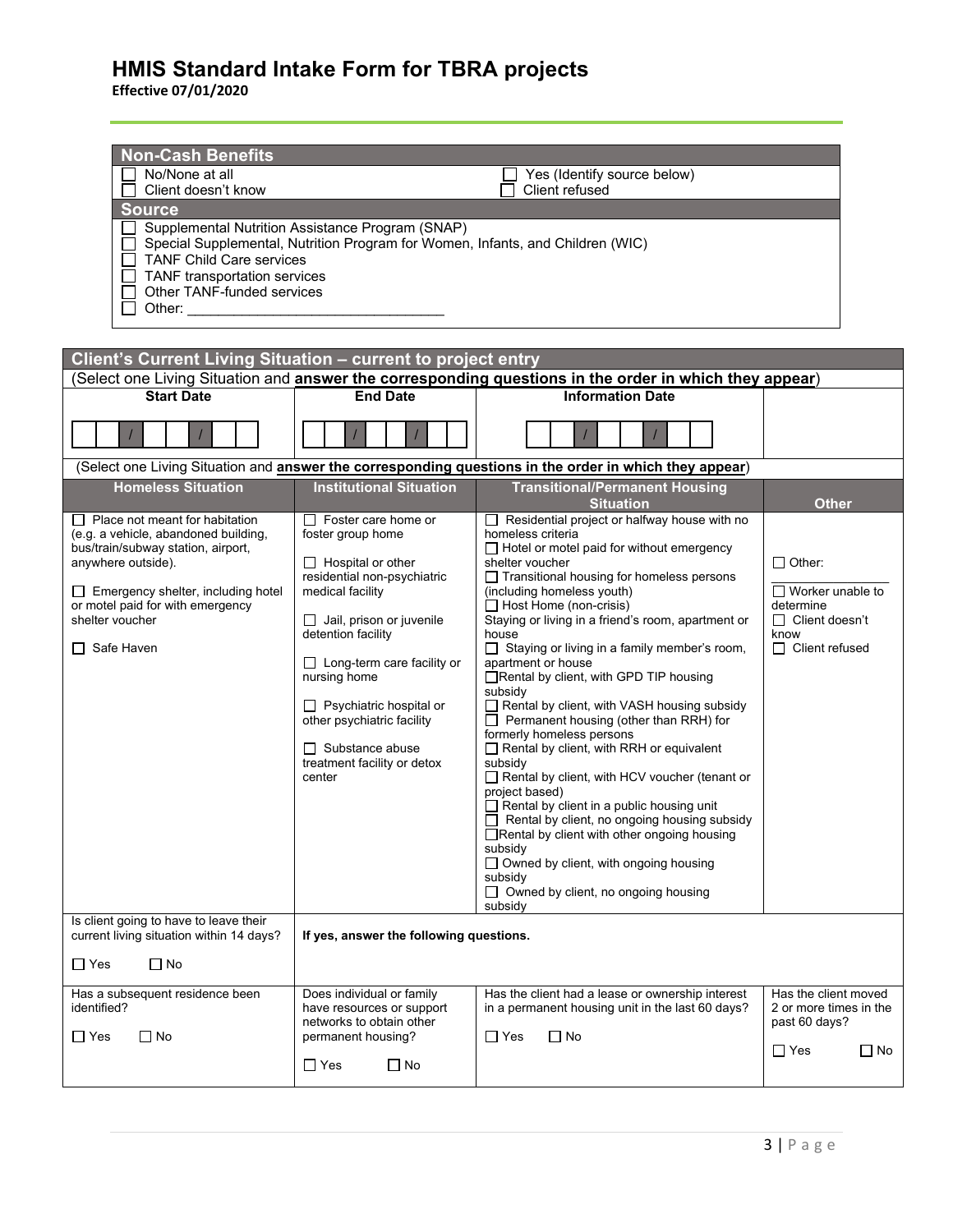**Effective 07/01/2020**

| <b>Client's Prior Living Situation - Prior to Project Entry</b>                                                                                                                                                                                                                                                                         |                                                                                                                                                                                                                                                                                                                                                                                                                                                                                                                                              |                                                                                                                                                                                                                                                                                                                                                                                                                                                                                                                                                                                                                                                                                                                                                                                                                                                                                                                                                                                                                |                                                        |  |
|-----------------------------------------------------------------------------------------------------------------------------------------------------------------------------------------------------------------------------------------------------------------------------------------------------------------------------------------|----------------------------------------------------------------------------------------------------------------------------------------------------------------------------------------------------------------------------------------------------------------------------------------------------------------------------------------------------------------------------------------------------------------------------------------------------------------------------------------------------------------------------------------------|----------------------------------------------------------------------------------------------------------------------------------------------------------------------------------------------------------------------------------------------------------------------------------------------------------------------------------------------------------------------------------------------------------------------------------------------------------------------------------------------------------------------------------------------------------------------------------------------------------------------------------------------------------------------------------------------------------------------------------------------------------------------------------------------------------------------------------------------------------------------------------------------------------------------------------------------------------------------------------------------------------------|--------------------------------------------------------|--|
| (Select one Living Situation and <b>answer the corresponding questions in the order in which they appear</b> )                                                                                                                                                                                                                          |                                                                                                                                                                                                                                                                                                                                                                                                                                                                                                                                              |                                                                                                                                                                                                                                                                                                                                                                                                                                                                                                                                                                                                                                                                                                                                                                                                                                                                                                                                                                                                                |                                                        |  |
| <b>Literally Homeless Situation</b>                                                                                                                                                                                                                                                                                                     | <b>Institutional Situation</b>                                                                                                                                                                                                                                                                                                                                                                                                                                                                                                               | <b>Transitional/Permanent Housing</b><br><b>Situation</b>                                                                                                                                                                                                                                                                                                                                                                                                                                                                                                                                                                                                                                                                                                                                                                                                                                                                                                                                                      | <b>Other</b>                                           |  |
| $\Box$ Place not meant for habitation<br>(e.g. a vehicle, abandoned building,<br>bus/train/subway station, airport,<br>anywhere outside).<br>Emergency shelter, including hotel<br>or motel paid for with emergency<br>shelter voucher<br>Safe Haven                                                                                    | $\Box$ Foster care home or<br>foster group home<br>$\Box$ Hospital or other<br>residential non-psychiatric<br>medical facility<br>$\Box$ Jail, prison or juvenile<br>detention facility<br>$\Box$ Long-term care facility or<br>nursing home<br>$\Box$ Psychiatric hospital or<br>other psychiatric facility<br>$\Box$ Substance abuse<br>treatment facility or detox<br>center                                                                                                                                                              | Residential project or halfway house with no<br>homeless criteria<br>$\Box$ Hotel or motel paid for without emergency<br>shelter voucher<br>□ Transitional housing for homeless persons<br>(including homeless youth)<br>$\Box$ Host Home (non-crisis)<br>Staying or living in a friend's room, apartment or<br>house<br>Staying or living in a family member's room,<br>$\Box$<br>apartment or house<br>Rental by client, with GPD TIP housing<br>subsidy<br>Rental by client, with VASH housing subsidy<br>$\Box$ Permanent housing (other than RRH) for<br>formerly homeless persons<br>$\Box$ Rental by client, with RRH or equivalent<br>subsidy<br>Rental by client, with HCV voucher (tenant or<br>project based)<br>$\Box$ Rental by client in a public housing unit<br>$\Box$ Rental by client, no ongoing housing subsidy<br>□ Rental by client with other ongoing housing<br>subsidy<br>□ Owned by client, with ongoing housing<br>subsidy<br>$\Box$ Owned by client, no ongoing housing<br>subsidy | $\Box$ Client doesn't<br>know<br>$\Box$ Client refused |  |
| Length of Stay in Prior Living<br>Situation (i.e. the literally homeless<br>situation identified above)?<br>One night or less<br>Two to six nights<br>One week or more but less than<br>one month<br>$\Box$ One month or more but less than<br>90 days<br>$\Box$ 90 days or more but less than one<br>vear<br>$\Box$ One year or longer | Length of Stay in Prior<br>Living Situation (i.e. the<br>institutional situation<br>identified above)?<br>One night or less<br>l 1<br>$\Box$ Two to six nights<br>$\Box$ One week or more but<br>less than one month<br>$\Box$ One month or more but<br>less than 90 days<br>$\Box$ 90 days or more but less<br>than one year<br>$\Box$ One year or longer<br>Did you stay in the<br>institutional situation less<br>than 90 days?<br>$\Box$ Yes (If YES – Complete<br>SECTION III)<br>$\Box$ No (If NO - End<br>Homeless History Interview) | Length of Stay in Prior Living Situation (i.e.<br>the housing situation identified above)<br>One night or less<br>Two to six nights<br>One week or more but less than one month<br>One month or more but less than 90 days<br>90 days or more but less than one year<br>$\sqcup$<br>One year or longer<br>ப<br>Did you stay in the housing situation less<br>than 7 nights?<br>Yes (If YES - Complete SECTION III)<br>$\Box$ No (If NO – End Homeless History Interview)                                                                                                                                                                                                                                                                                                                                                                                                                                                                                                                                       | $\Box$ Client doesn't<br>know<br>$\Box$ Client refused |  |
| $\Box$ N/A<br>(Complete SECTION IV Below)                                                                                                                                                                                                                                                                                               | On the night before<br>entering the institutional<br>situation did you stay on<br>the streets, in emergency<br>shelter or a safe haven?<br>$\Box$ Yes (If YES - Complete<br>SECTION IV)<br>$\Box$ No (If NO – End<br>Homeless History Interview)                                                                                                                                                                                                                                                                                             | On the night before entering the housing<br>situation did you stay on the streets, in<br>emergency shelter or a safe haven?<br>$\Box$ Yes (If YES – Complete SECTION IV)<br>$\Box$ No (If NO – End Homeless History Interview)                                                                                                                                                                                                                                                                                                                                                                                                                                                                                                                                                                                                                                                                                                                                                                                 | $\Box$ Client doesn't<br>know<br>$\Box$ Client refused |  |